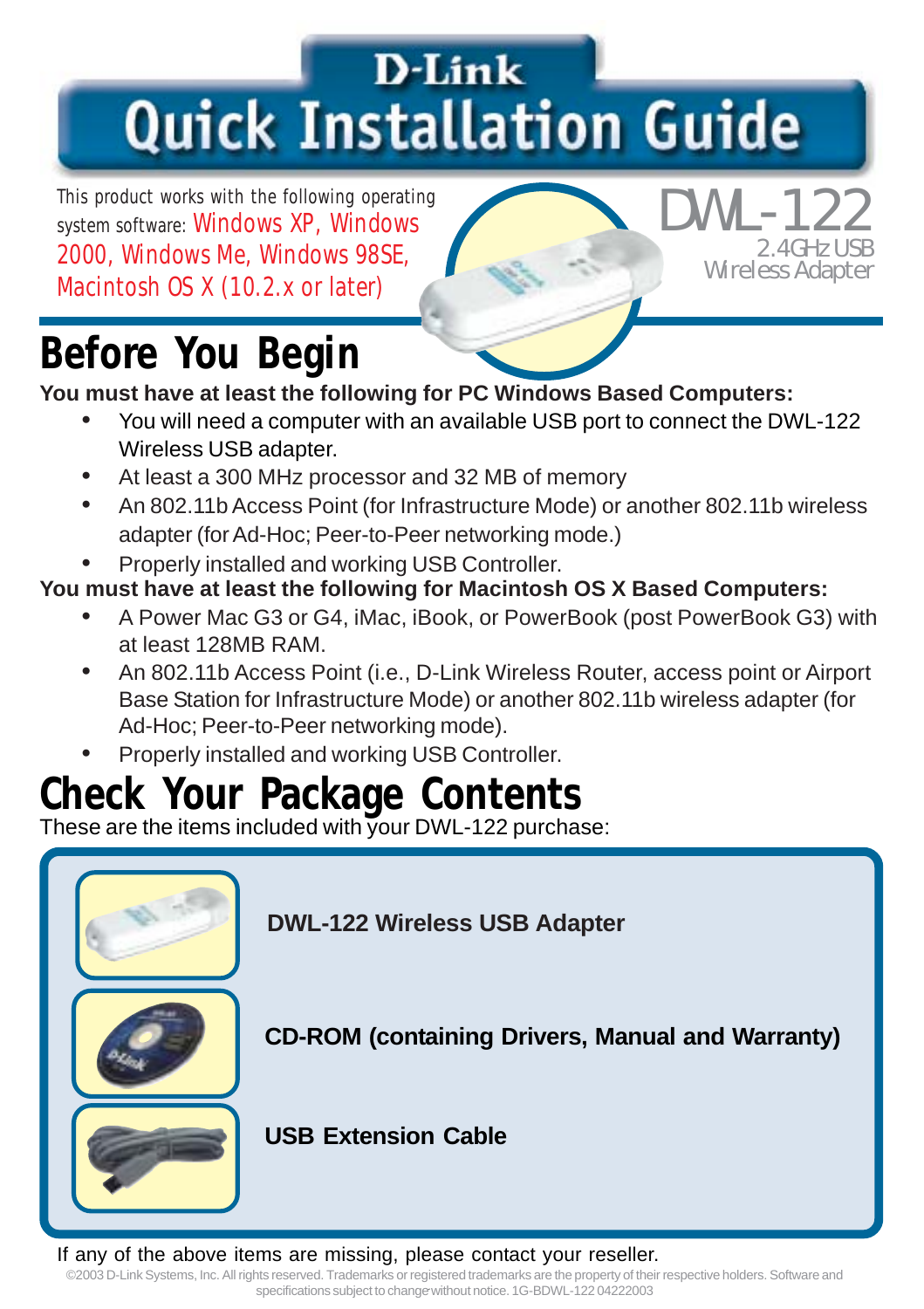#### **Product Overview**

#### **Link/Power LED**

**Link** - Blinks when data is being transmitted through the wireless connection.

**Power** - Indicates that the DWL-122 is properly installed in the computer.

**USB Connector** Connects to your desktop or laptop computer.

**Antenna** Used to wirelessly connect to 802.11b networks.



### **Windows OS Installation**

**Insert the D-Link CD-ROM Into Your Computer**

#### **Turn on the computer** and

**Insert** the **D- Link** *Air* **DWL-122 Driver CD** in the CD-ROM drive.

The step-by-step instructions that follow are shown in **Windows XP**. The steps and screens are similar for the other Windows operating systems.

**For Macintosh OS X Installation please refer to Section 1 for Macintosh.**

The Install Screen will appear.

**Click Install Driver/PC Utility**



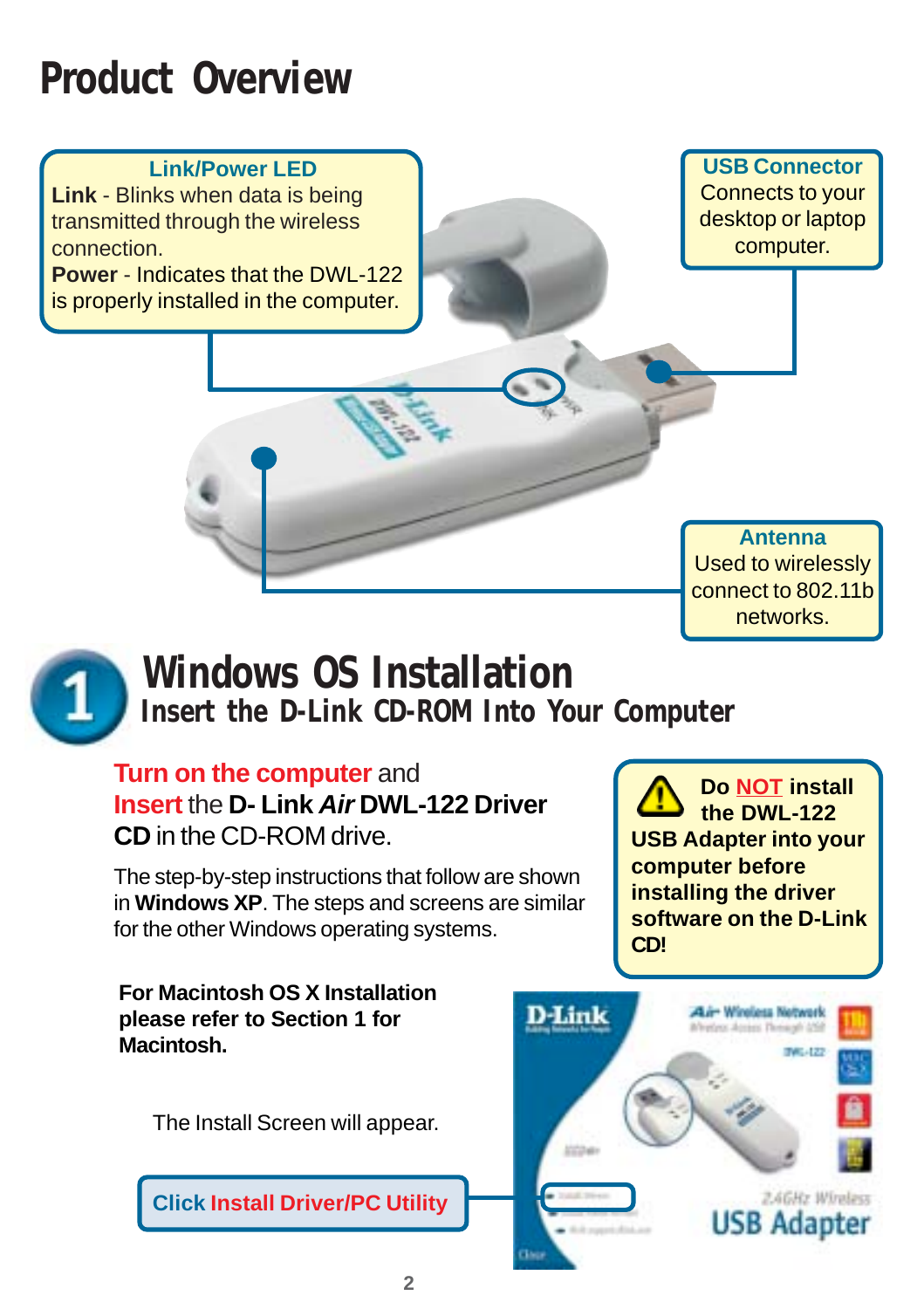| If the CD Autorun function does not<br>automatically Go to Start > Run on<br>your computer, then type<br>"D:\PC\Driver\Setup.exe." If it does<br>start, proceed to the next screen. | 1? I<br>Run                                                                                                                                                                                                 |
|-------------------------------------------------------------------------------------------------------------------------------------------------------------------------------------|-------------------------------------------------------------------------------------------------------------------------------------------------------------------------------------------------------------|
|                                                                                                                                                                                     | Type the name of a program, folder, document, or<br>Internet resource, and Windows will open it for you.                                                                                                    |
| Type "D:\PC\Driver\Setup.exe."                                                                                                                                                      | D:\PC\Driver\Setup.exe                                                                                                                                                                                      |
| <b>Click OK</b>                                                                                                                                                                     | OK<br>Cancel<br>Browse                                                                                                                                                                                      |
| The letter "D" represents the letter of the<br><b>CD-ROM drive. Your CD-ROM drive may be a</b><br>different drive letter.                                                           |                                                                                                                                                                                                             |
|                                                                                                                                                                                     | <b>Intellibertal Primeral</b><br>Welcome to the leaselShield Wourd for Air USB                                                                                                                              |
|                                                                                                                                                                                     | <b>STARING</b><br>The instalS highly in good will install his LSS LSBs on your<br>crepser. To control. ck5. Next.                                                                                           |
| <b>Click Next</b>                                                                                                                                                                   |                                                                                                                                                                                                             |
|                                                                                                                                                                                     | staltikati Wirant<br><b>Chaose Devination Location</b>                                                                                                                                                      |
|                                                                                                                                                                                     | Salest Jubbs where Setup roll mobil line.<br>long rd initiative LSD USA; in the biborigi hide.<br>To motal to the locals; click Mext. To inmall to a different lokke, click. Showns and select<br>fi ser bi |
|                                                                                                                                                                                     | Declaration Folder<br>E: Wingson/TechD-Linklute (208 (1994)                                                                                                                                                 |
| <b>Click Next</b>                                                                                                                                                                   |                                                                                                                                                                                                             |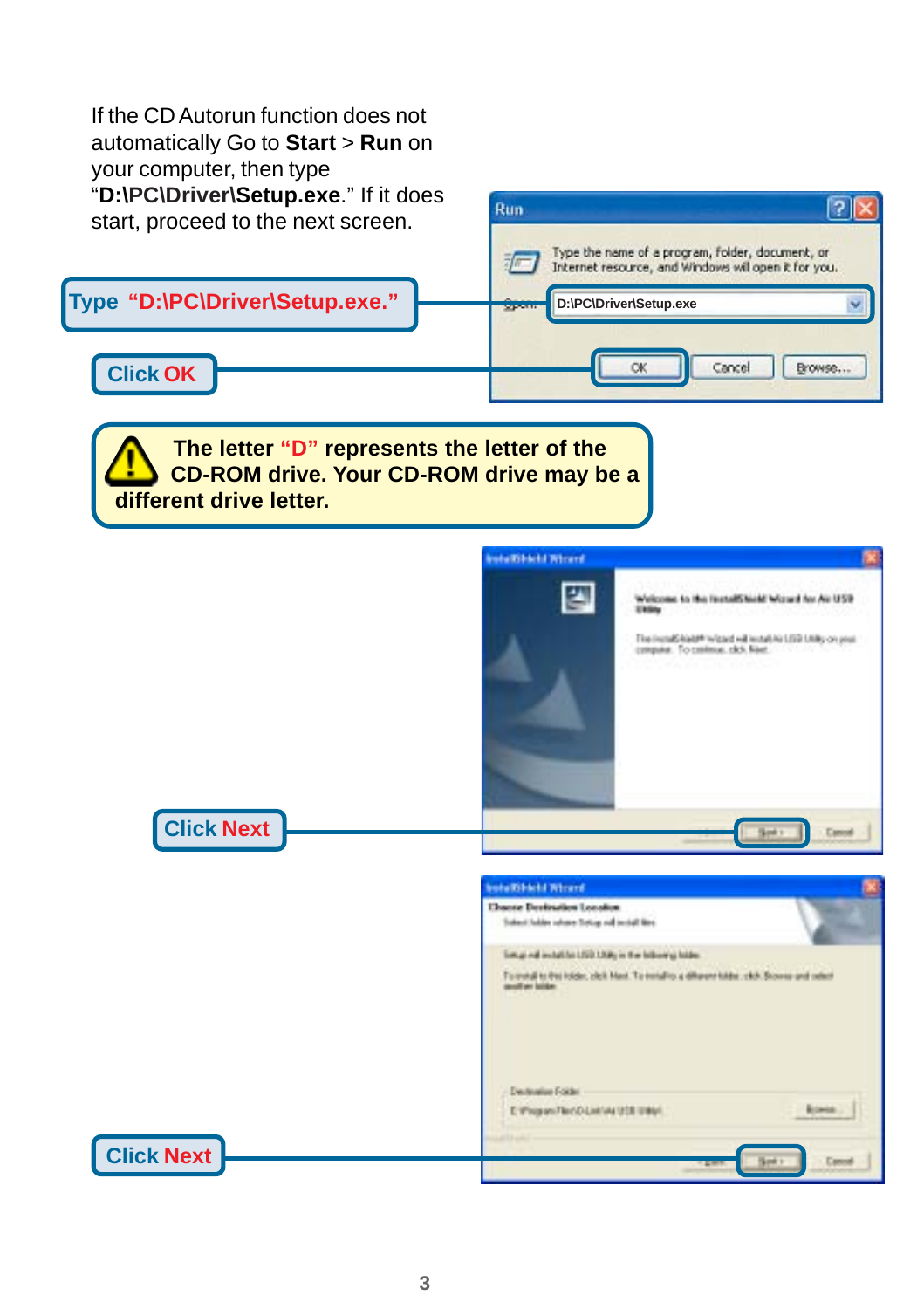

**Shut down Your Computer**

# **Installing the DWL-122 Wireless USB Adapter to Your Computer**

**Removing the protective covering for the DWL-122.**

**Begin by pressing down on the cover with your thumb.**





**Then pull the cover away from the DWL-122.**



**A. Insert one end of the USB Adapter into the provided USB cable and plug the other end into your computer's USB Port.**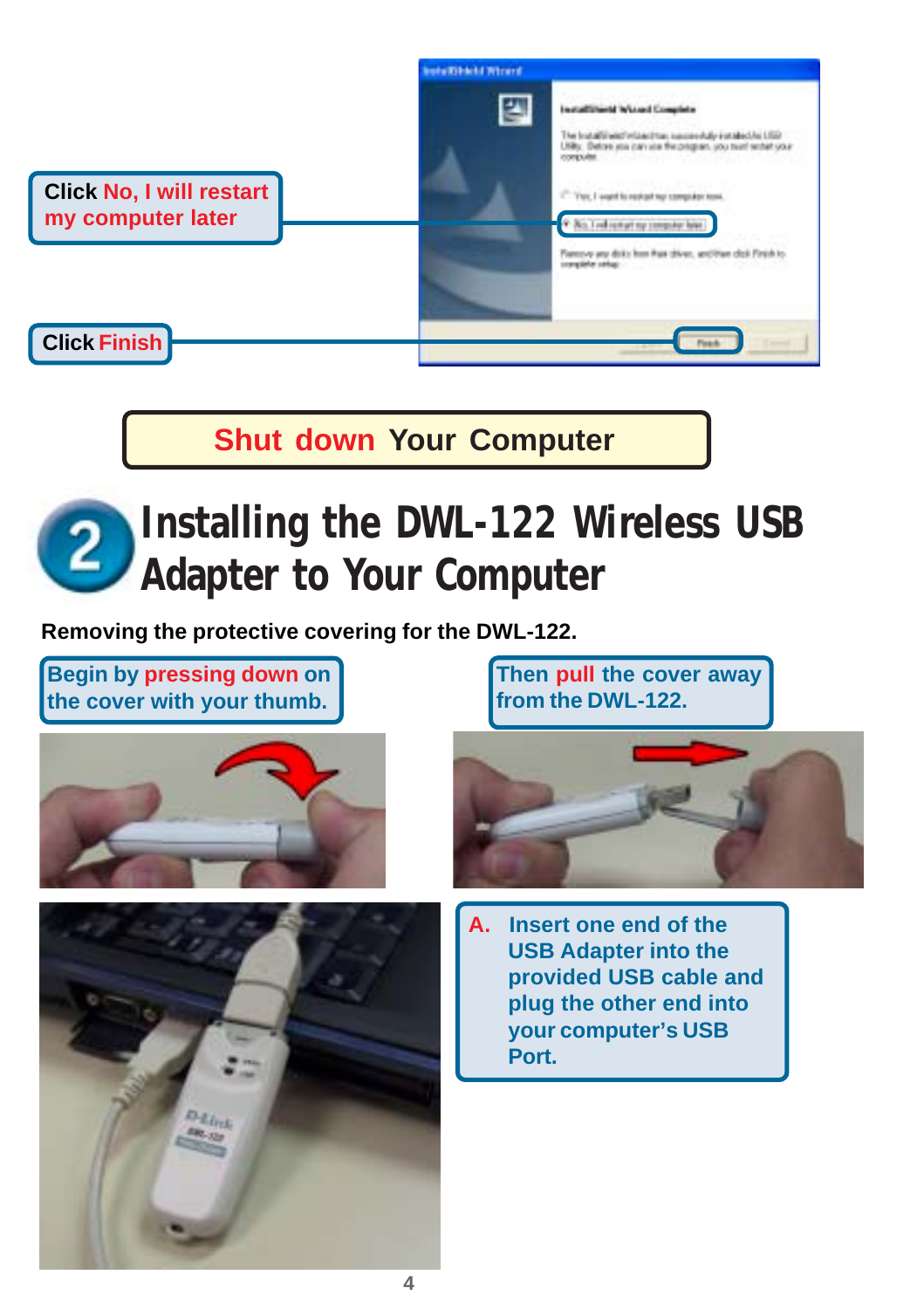

Windows XP will automatically load the driver files.

**Click Finish**



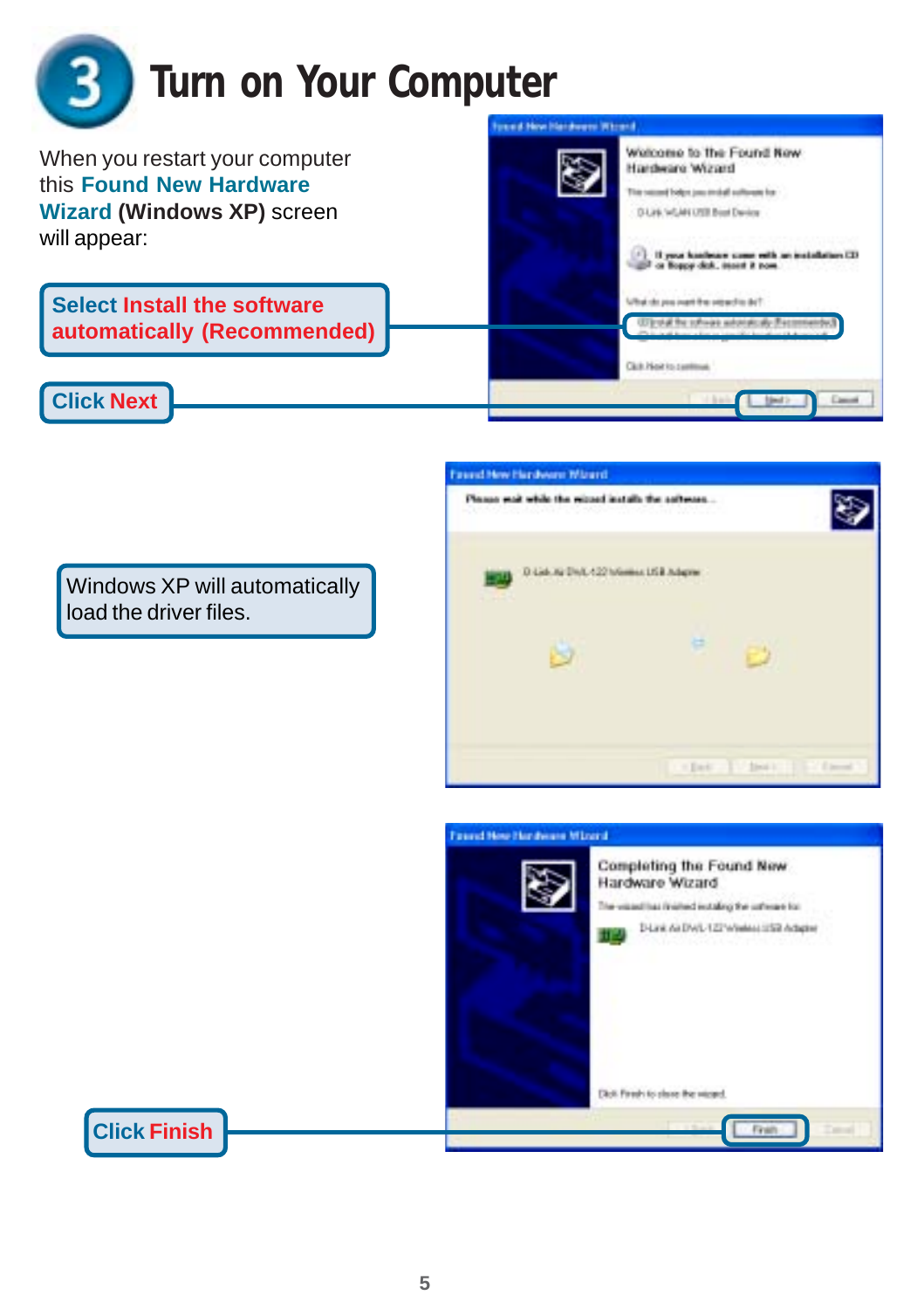



#### **Your Installation is Complete!**

After you've continued in Windows XP (or after the computer restarts in the other Windows operating systems), the D-Link *Air* DWL-122 **Configuration Utility** will automatically start and the utility icon will appear in the bottom right hand corner of the desktop screen (systray). **If this icon appears GREEN, then you have successfully installed the DWL-122, are connected to a wireless network and are ready to communicate!**

For Windows XP, if you wish to use the **Air USB Utility**, please perform the following steps.

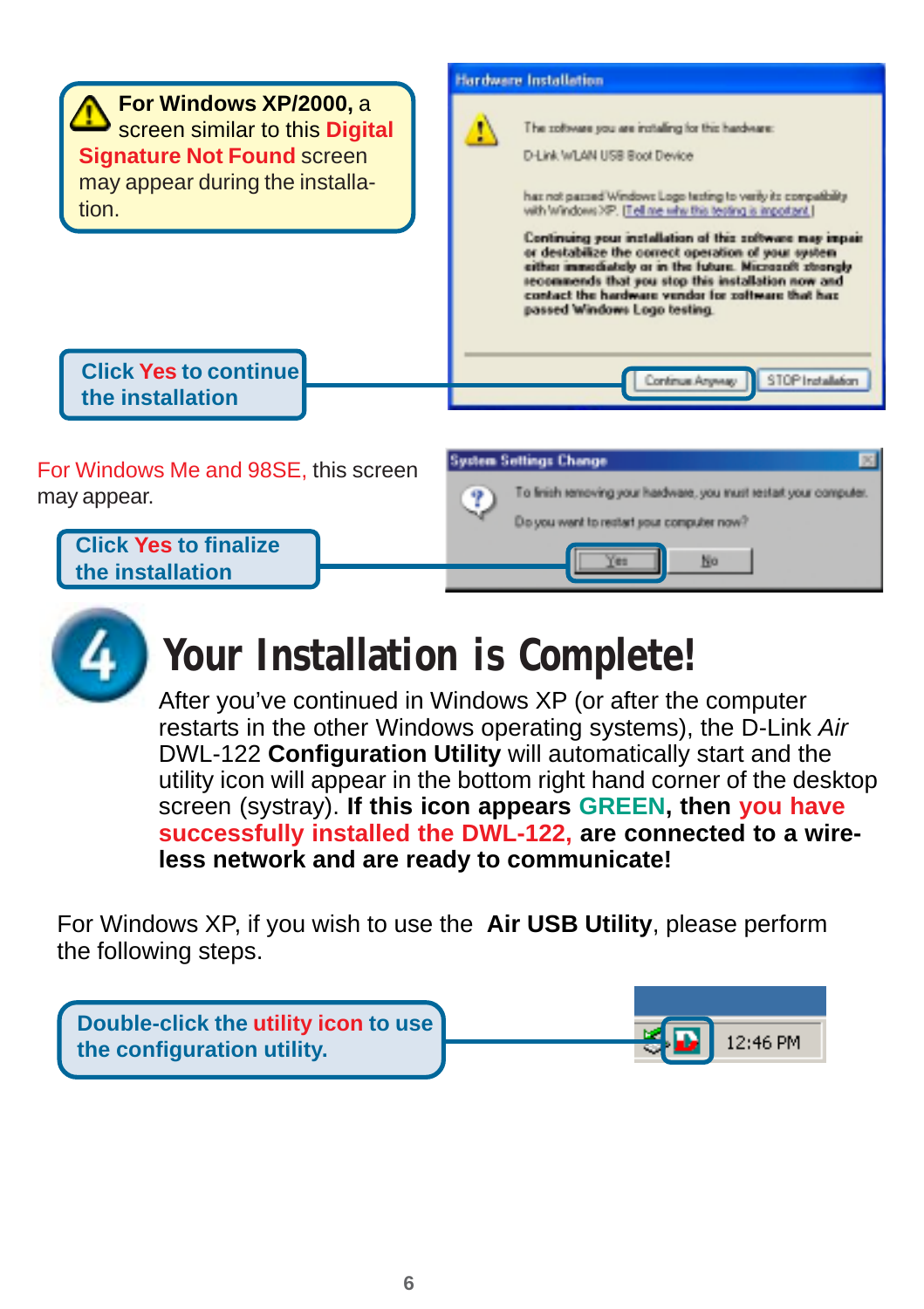

### **Your Installation is Complete! (Cont.)**

| Wireless Network Connection 6                                                                                                                                                                         |
|-------------------------------------------------------------------------------------------------------------------------------------------------------------------------------------------------------|
| The following wireless network(s) are available. To access a<br>wireless network, select it from the list, and then olick Connect.<br>Available wiedess networks:                                     |
| & default<br>$H$ lest                                                                                                                                                                                 |
| This weekess network is not secure. Because a network.<br>key [wEP] is not used for authentication or for data<br>enceyption, data sent over this network might be subject to<br>unauthorized access. |
| Allow ge to connect to the selected wireless network,<br>even though it is not secure                                                                                                                 |
| If you are having difficulty connecting to a network, click Advanced.                                                                                                                                 |
| Advanced<br>Connect<br>Cancel                                                                                                                                                                         |

|                                | + Wireless Network Connection 6 Properties                                                                                         |  |  |  |  |  |
|--------------------------------|------------------------------------------------------------------------------------------------------------------------------------|--|--|--|--|--|
| <b>Uncheck "Use Windows to</b> | General Weekers Networks Advanced<br>Use Windows to configure by verdess network settings                                          |  |  |  |  |  |
| configure my wireless net-     |                                                                                                                                    |  |  |  |  |  |
| work settings."                | Available networks:<br>To connect to an evalable network, click Configure.                                                         |  |  |  |  |  |
|                                | I default<br>Containe:                                                                                                             |  |  |  |  |  |
|                                | Rehesh                                                                                                                             |  |  |  |  |  |
|                                | Preferred networks:<br>Autonomically comment to available remotely in the order hired<br>hadner of the<br>Mirre un<br>Hone (Einst) |  |  |  |  |  |
|                                | -Denove   Popertes<br>Alt.                                                                                                         |  |  |  |  |  |
|                                | Schedula subject guides today week.<br>Advanced<br>configuration.                                                                  |  |  |  |  |  |
| <b>Click OK</b>                | Cancel<br>OK                                                                                                                       |  |  |  |  |  |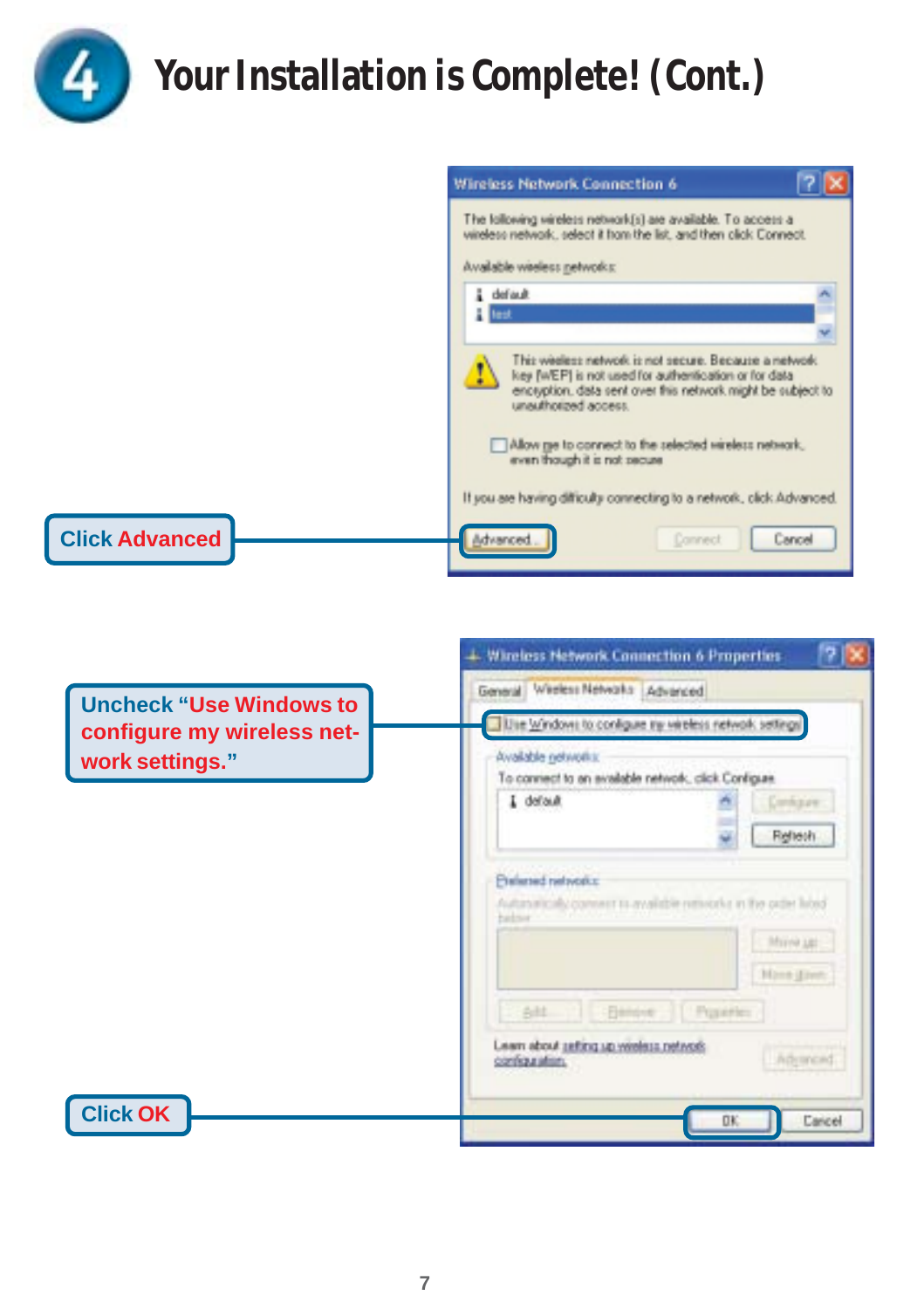

### **Connecting to a Wireless Network**

|                                                       | D:0-1 low Air USB Utility |                                          |                                                                                  |                          |            |
|-------------------------------------------------------|---------------------------|------------------------------------------|----------------------------------------------------------------------------------|--------------------------|------------|
|                                                       | Link Jefa                 | Wallahis Network                         |                                                                                  |                          |            |
|                                                       |                           | <b>SSD</b>                               | <b>MAC/BSSID1</b>                                                                | Signal                   |            |
| <b>This window displays</b><br>the available wireless | Configuration             | newportreorn:<br>elegitunt               | 00 40 05 81 21 00<br>00.05.50 FA 63:08                                           | 22%<br>1001              |            |
| Inetworks.                                            | Advanced                  | 614 (A1)<br>lofault<br>InddTestL<br>wolf | 00 40 05 86 30 4F<br>00.40.05.68.40.AF<br>00:00:09:18:34:88<br>00.40.05:C7:39.FB | 22%<br>40%<br>58%<br>32% |            |
|                                                       | <b>Lite Survey</b>        | defaultn614                              | 00:00:C8:1E E2:31<br>not an out-mix into mini-                                   | 36%<br>now               |            |
|                                                       | About                     | Perfile                                  |                                                                                  |                          |            |
| <b>Click Configure after</b><br>highlighting a        |                           |                                          |                                                                                  |                          |            |
| wireless network<br>you want to connect               |                           |                                          |                                                                                  |                          | Ramove     |
|                                                       |                           |                                          |                                                                                  |                          | Properties |
| lto.                                                  |                           |                                          |                                                                                  |                          | Connect    |
|                                                       |                           |                                          |                                                                                  |                          |            |

|                                                                                                                            | Configuration                |                                          |  |
|----------------------------------------------------------------------------------------------------------------------------|------------------------------|------------------------------------------|--|
|                                                                                                                            | <b>SSID</b>                  | default.                                 |  |
|                                                                                                                            | Windess Blode Infrastructure |                                          |  |
|                                                                                                                            | Data Encryption Disabled     |                                          |  |
| By initial factory settings, WEP<br>encryption is turned off. If your                                                      | Authentication   Open        |                                          |  |
| access point or wireless router is<br>configured with WEP encryption,<br>please make sure to enter the<br>correct WEP key. |                              | Ney Longth Ed to (C) (3) - 10 Hondroll + |  |
| <b>Click OK</b>                                                                                                            |                              | Carrie                                   |  |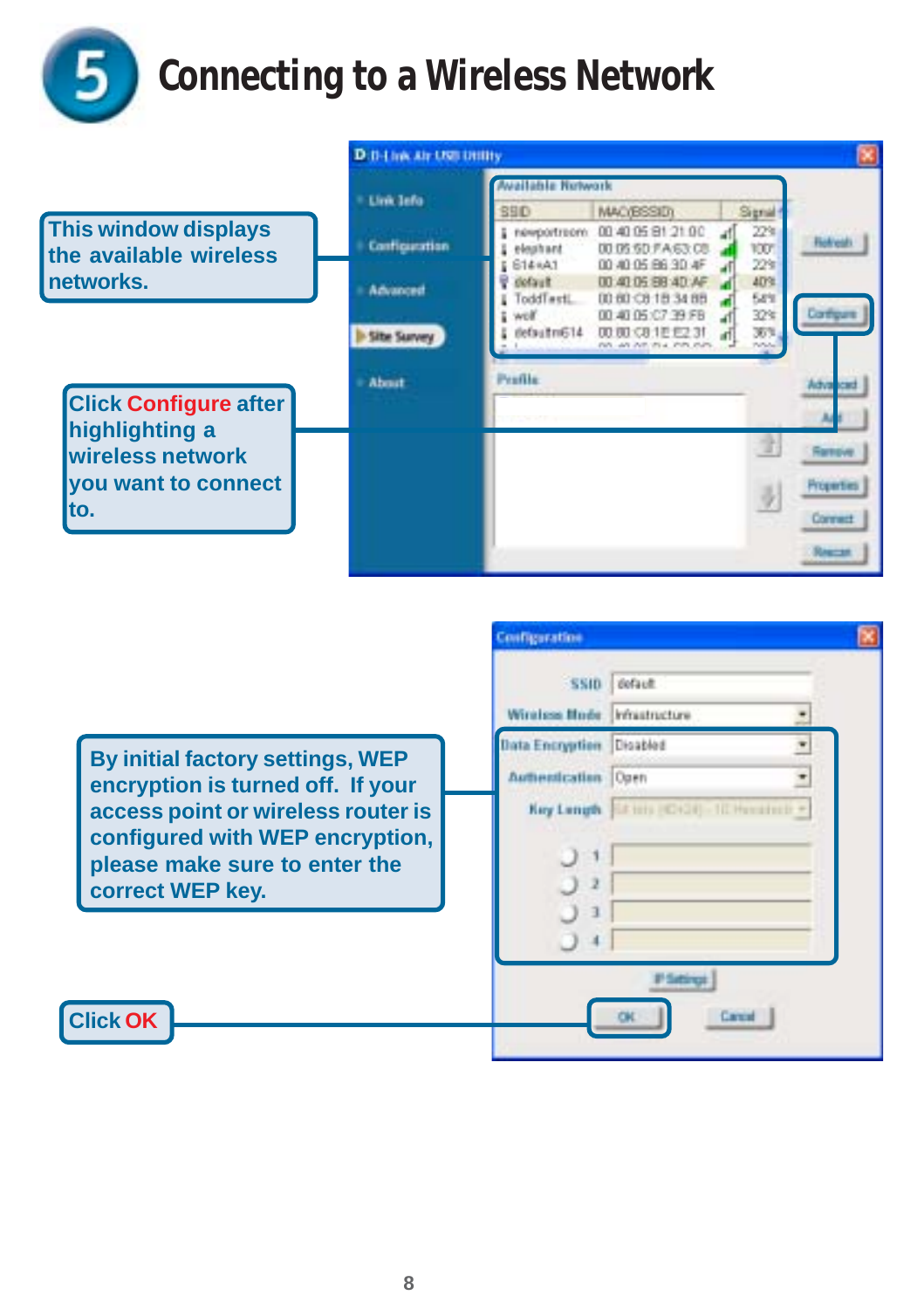

### **Connecting to a Wireless Network (cont.)**

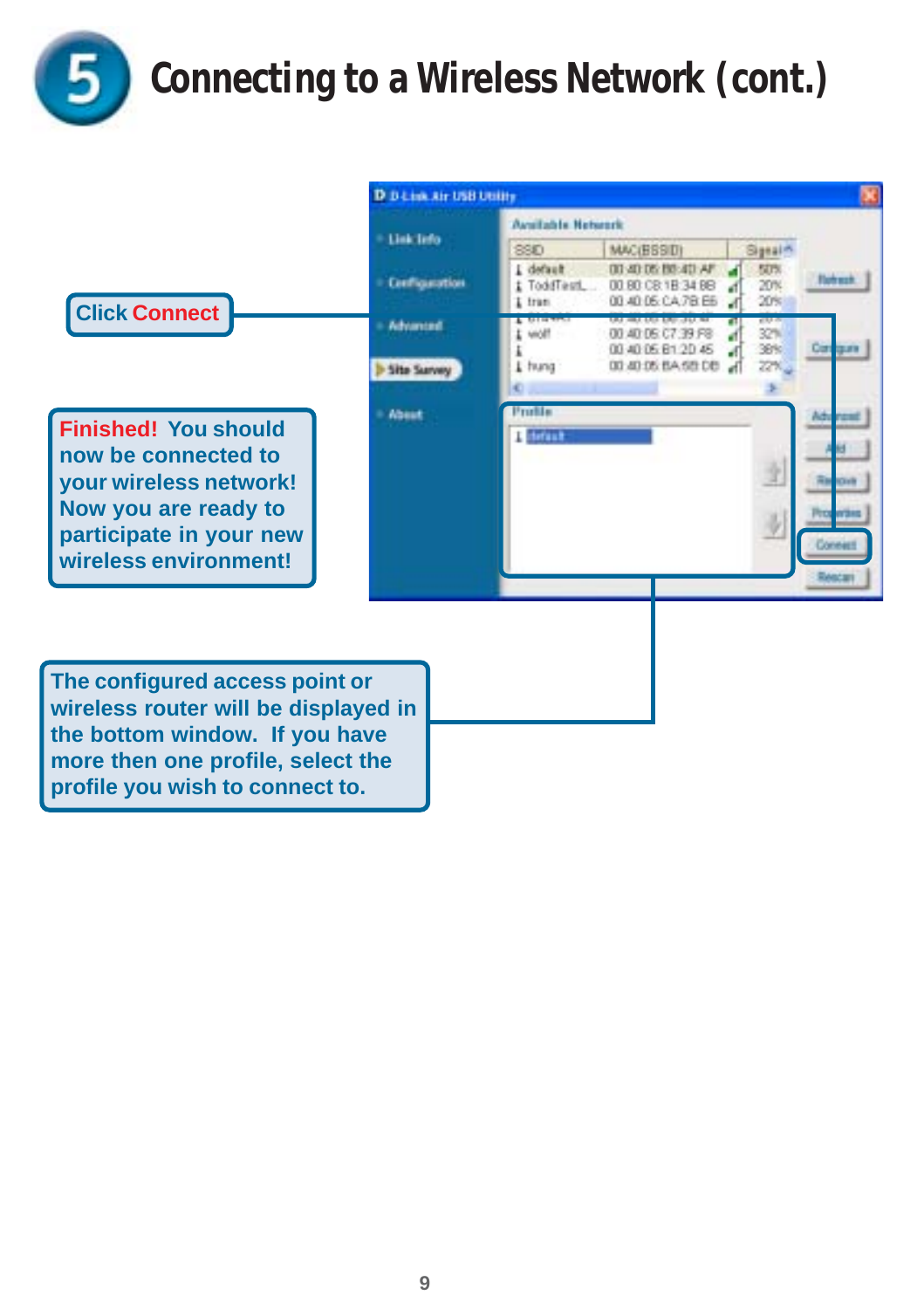# **Macintosh OS X Driver Installation**

#### **Turn on your Macintosh** and **Insert** the **D- Link** *Air* **DWL-122 Driver CD** in the CD-ROM drive.

The step-by-step instructions that follow are shown in **Macintosh OS X (10.2.x).** An Icon like the one shown should appear on your desktop.

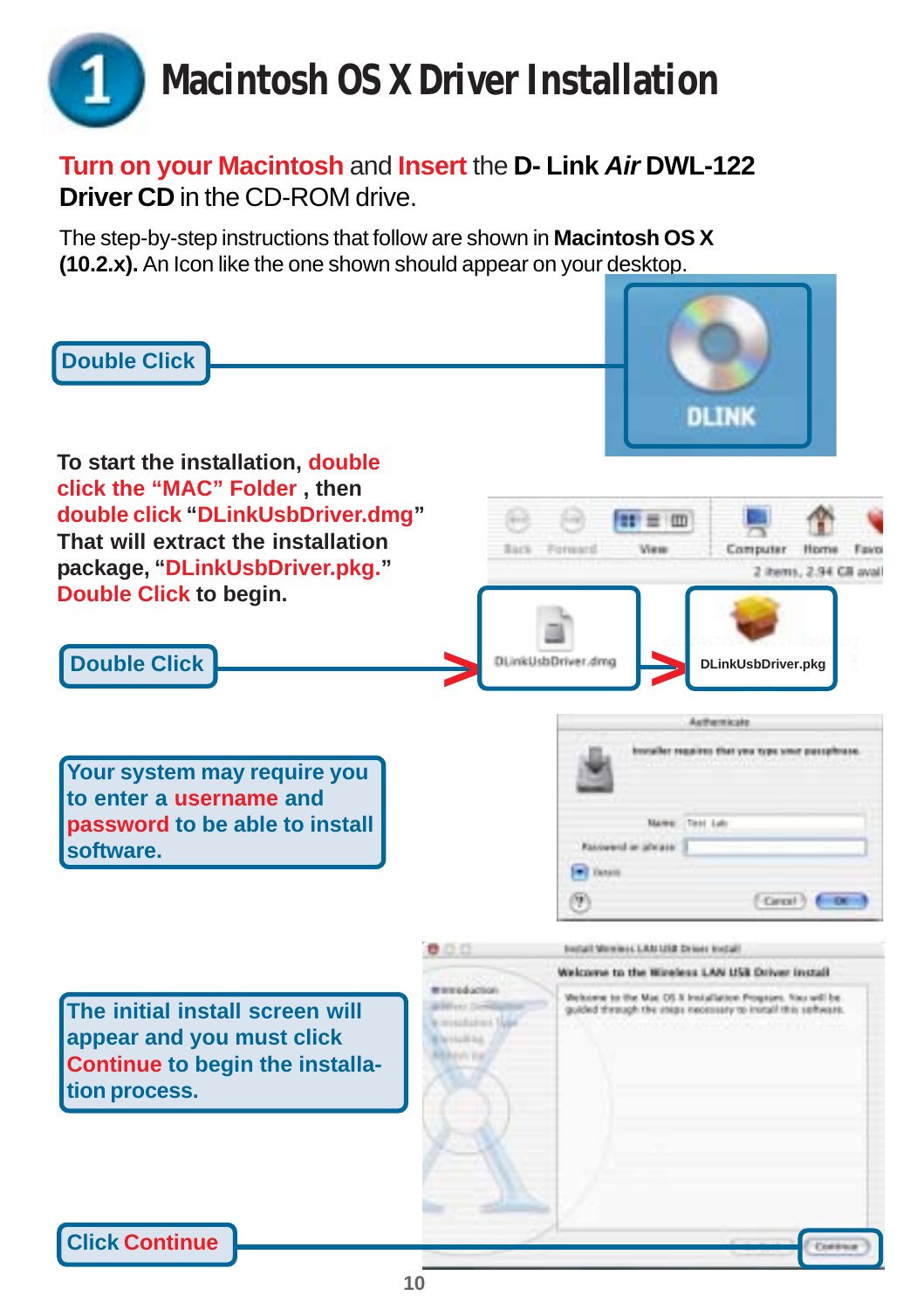

### **Macintosh OS X Driver Installation (cont.)**

**You will be prompted for a destination for the installation files. Select the location by double-clicking the appropriate hard disk drive.**

**Click Continue**



#### Install Windess LAN USB Driver Install



**See Step 2 (Windows Installation) to see how your adapter connects to your Macintosh.**

**Finished! Your Computer Will Now Restart**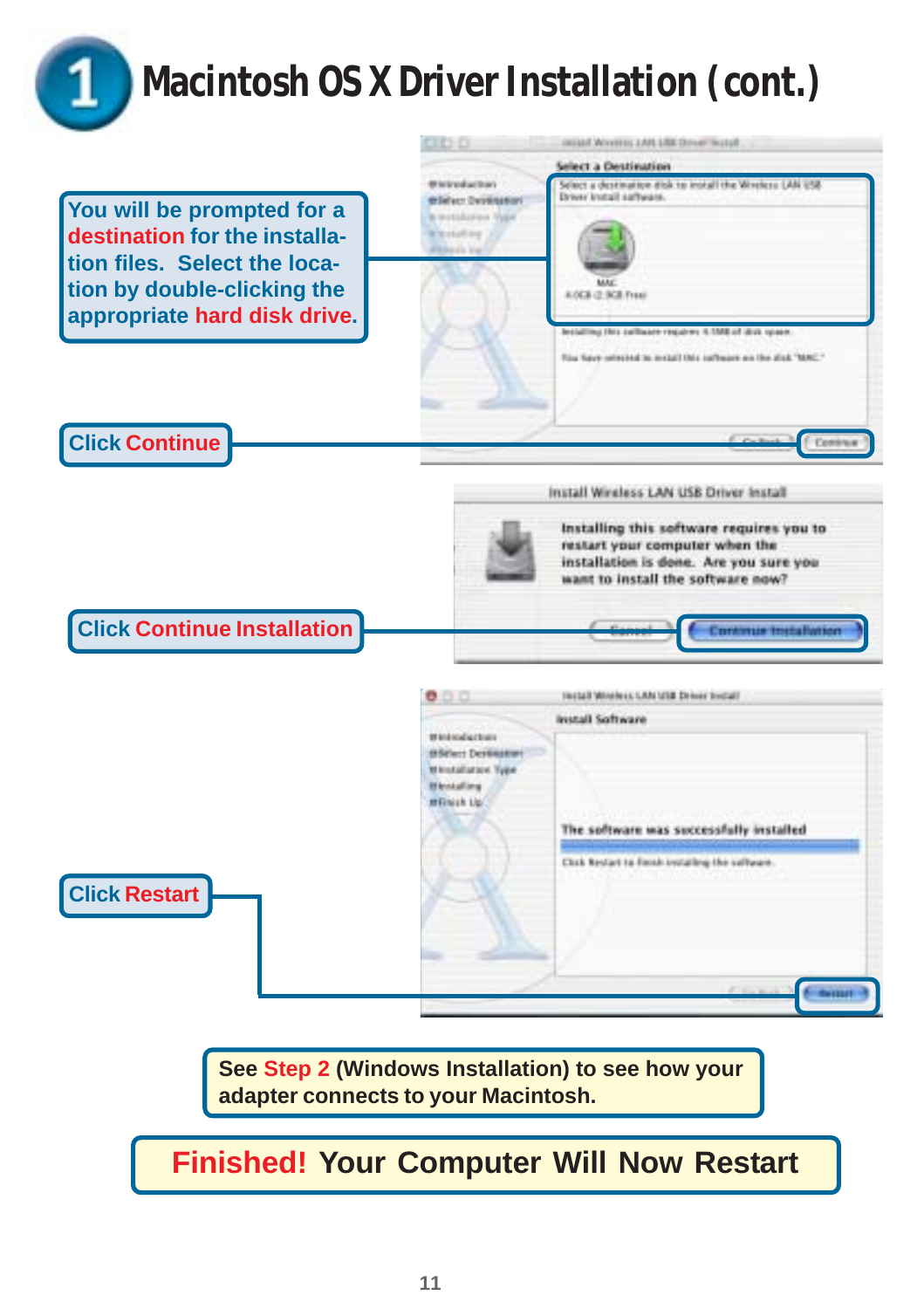#### **Appendix A Using the Configuration Utility For Macintosh OS X (10.2.x)**

| an icon located near the bottom called<br><b>Wireless Adaptor</b><br><b>Single Click</b> |        |                                                                                                                                                        | Other                   |                                     |                                                 |                  |   |
|------------------------------------------------------------------------------------------|--------|--------------------------------------------------------------------------------------------------------------------------------------------------------|-------------------------|-------------------------------------|-------------------------------------------------|------------------|---|
|                                                                                          |        |                                                                                                                                                        | Wireless Adaptor        |                                     |                                                 |                  |   |
|                                                                                          |        | 000                                                                                                                                                    |                         | Wireless Adaptor                    |                                                 |                  |   |
| (F)<br><b>My Networks</b><br><b>Connect Drdan</b><br>default<br>elephant                 | @<br>® | <b>Skow All</b><br>Displays:<br><b>Current Wireless Network</b><br>Network Name: default<br>Network Type: Access Point<br>Signal Strength: Figure 1999 | <b>Sound</b><br>Network | <b>Startus Disk</b><br>$\mathbf{C}$ | Link State: Connected<br>Channel: 6 (2.437 GHz) | Hide My Networks |   |
|                                                                                          | œ      | <b>Available Wireless Networks</b>                                                                                                                     |                         |                                     |                                                 |                  |   |
|                                                                                          |        | Rame                                                                                                                                                   | Type                    | Signal                              | Channel                                         | Privacy          |   |
|                                                                                          |        | hung                                                                                                                                                   | Access Point            | 56%                                 | 6 (2.437 GHz)                                   | Nane             |   |
|                                                                                          |        | $D1 - 624$                                                                                                                                             | Access Point            | 35%                                 | 6 (2.437 GHz)                                   | WEP              |   |
| Connect                                                                                  |        | 1estiab99                                                                                                                                              | Access Point            | 36%                                 | 6 (2.437 GHz)                                   | WEP.             |   |
|                                                                                          |        | tran                                                                                                                                                   | Access Point            | 46%                                 | 6 (2.437 GHz)                                   | None             |   |
| Properties                                                                               |        | 714Pplus                                                                                                                                               | Access Point            | 48%                                 | 6 (2.457 GHz)                                   | WEF              |   |
| <b>Remove</b>                                                                            |        | $dnI - 60b$                                                                                                                                            | Access Point            | 46%                                 | 3 (2.422 GHz)                                   | None             | ¥ |
|                                                                                          |        | Start Scan                                                                                                                                             |                         |                                     |                                                 | Commed           |   |

**A. Network Name:** The Service Set Identifier is the name assigned to the wireless network. The factory SSID setting is set to **default**.

**D. Signal Strength: The networking.** Signal Strength represents the wireless signal between the access point and the DWL-122.

**B. Network Type:**

Displays the type of network you are connected to. The factory setting is set to Access point. Ad-Hoc mode is used for peer-to-peer

**E. Available Wireless Networks:** Wireless Networks within range of the DWL-122. Also displays the type of network, signal strength, channel, and if encryption is enabled.

**C. Channel:** Displays the channel information. By default, the channel is set to 6. Please note that the DWL-122 will automatically adjust channel depending on the Access Point.

**F. My Networks:** For setting up multiple network profiles. Convenient for users travelling between wireless networks in different areas.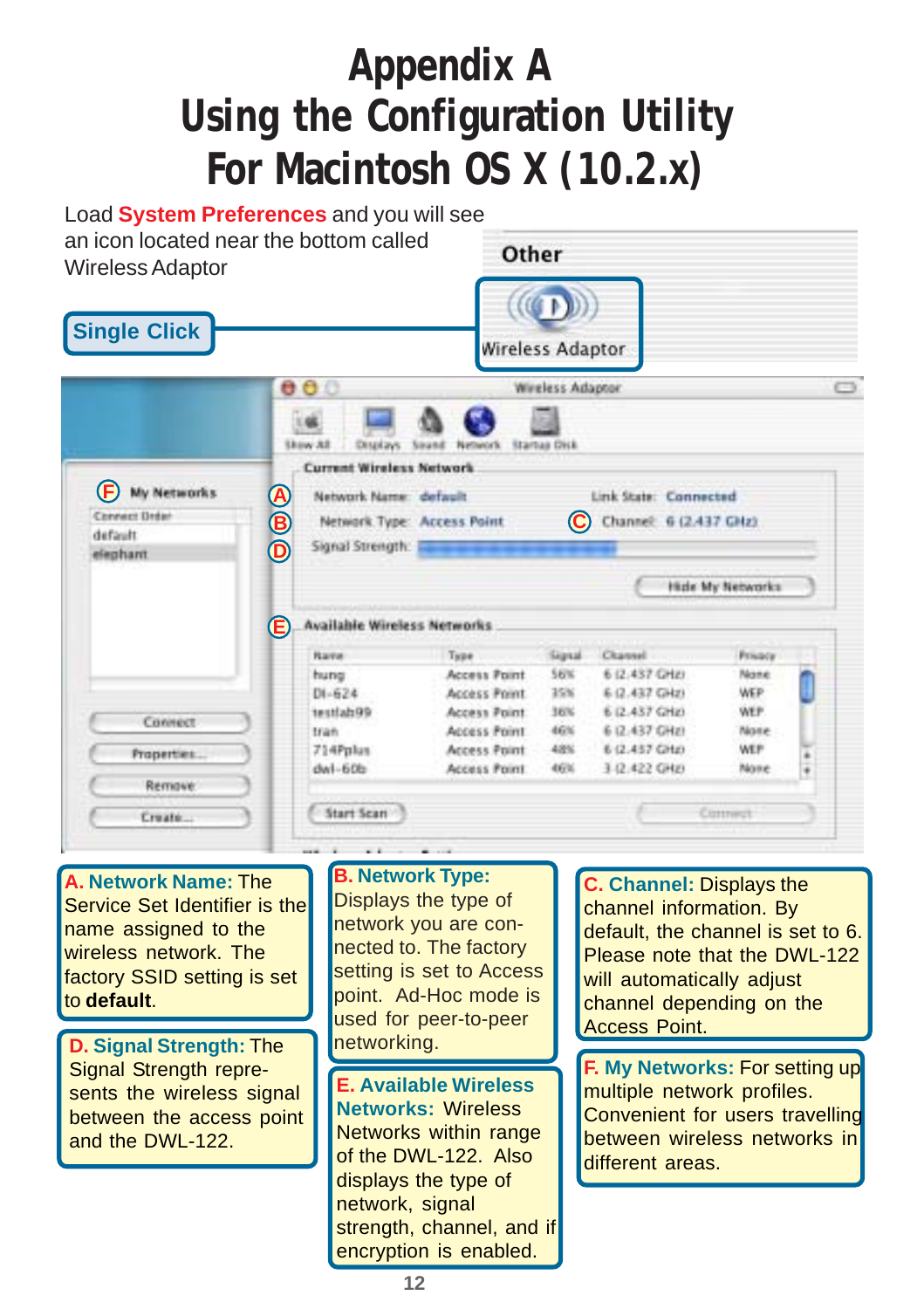### **Appendix A (cont.)**

|                                                                                                      | 000                                                     |                            | Wireless Adaptor    |                              |                  |
|------------------------------------------------------------------------------------------------------|---------------------------------------------------------|----------------------------|---------------------|------------------------------|------------------|
|                                                                                                      |                                                         |                            |                     |                              |                  |
|                                                                                                      | Show All<br>Displays<br><b>Current Wireless Network</b> | Sound-<br>Network          | Startup Dok         |                              |                  |
| My Networks                                                                                          |                                                         |                            |                     |                              |                  |
| Connect Order                                                                                        | Network Name: default                                   |                            |                     | Link State: Connected        |                  |
| default                                                                                              |                                                         | Network Type: Access Point |                     | Channel: 6 (2.437 GHz)       |                  |
| elephant                                                                                             | Signal Strength: E                                      |                            |                     |                              |                  |
|                                                                                                      |                                                         |                            |                     |                              | Hide My Networks |
|                                                                                                      | <b>Available Wireless Networks</b>                      |                            |                     |                              |                  |
|                                                                                                      | Namie                                                   | Type                       | Signal              | Channel                      | Privacy          |
|                                                                                                      | hung                                                    | Access Point               | 56%                 | 6 (2.437 CHz)                | None             |
|                                                                                                      | $DI - 624$                                              | Access Point               | 35%                 | 6 (2.437 GHz)                | WEP              |
| Connect                                                                                              | testlab99                                               | <b>Access Point</b>        | 36%                 | 6 (2.437 GHz)                | WEP              |
|                                                                                                      | tran                                                    | <b>Access Point</b>        | 46%                 | 6 (2.437 GHz)                | None             |
| Properties                                                                                           | 714Pplus                                                | Access Point               | 48K                 | 6 (2.437 GHz)                | WEP              |
| Remove                                                                                               | $d$ wl-60b                                              | <b>Access Point</b>        | 46%                 | 3 (2.422 CHz)                | None             |
| Create.                                                                                              | <b>Start Scan</b>                                       |                            |                     |                              | Cannect          |
| <b>By clicking Properties and</b><br>Create this screen will appear.<br>Here you can modify your WEP |                                                         | Network Name:              | elephant            | Wireless Adaptor             |                  |
| <b>Settings and set the Key Index</b>                                                                |                                                         |                            |                     |                              |                  |
| and also setup new profiles.                                                                         |                                                         | Network Type:              | <b>Access Point</b> |                              | ÷                |
|                                                                                                      |                                                         | Channel                    | 11-(2-462 GHz)      |                              |                  |
|                                                                                                      |                                                         | <b>Encryption</b>          |                     |                              |                  |
|                                                                                                      |                                                         | Enable WEP                 |                     | 40 Bits ASCII (5 characters) | ٥                |
|                                                                                                      |                                                         | 00000                      |                     |                              |                  |
|                                                                                                      |                                                         | Enable Key Index           |                     | D₿                           |                  |
|                                                                                                      |                                                         |                            |                     | Cancel                       | Apply            |
| <b>Click Apply to finalize the settings.</b>                                                         |                                                         |                            |                     |                              |                  |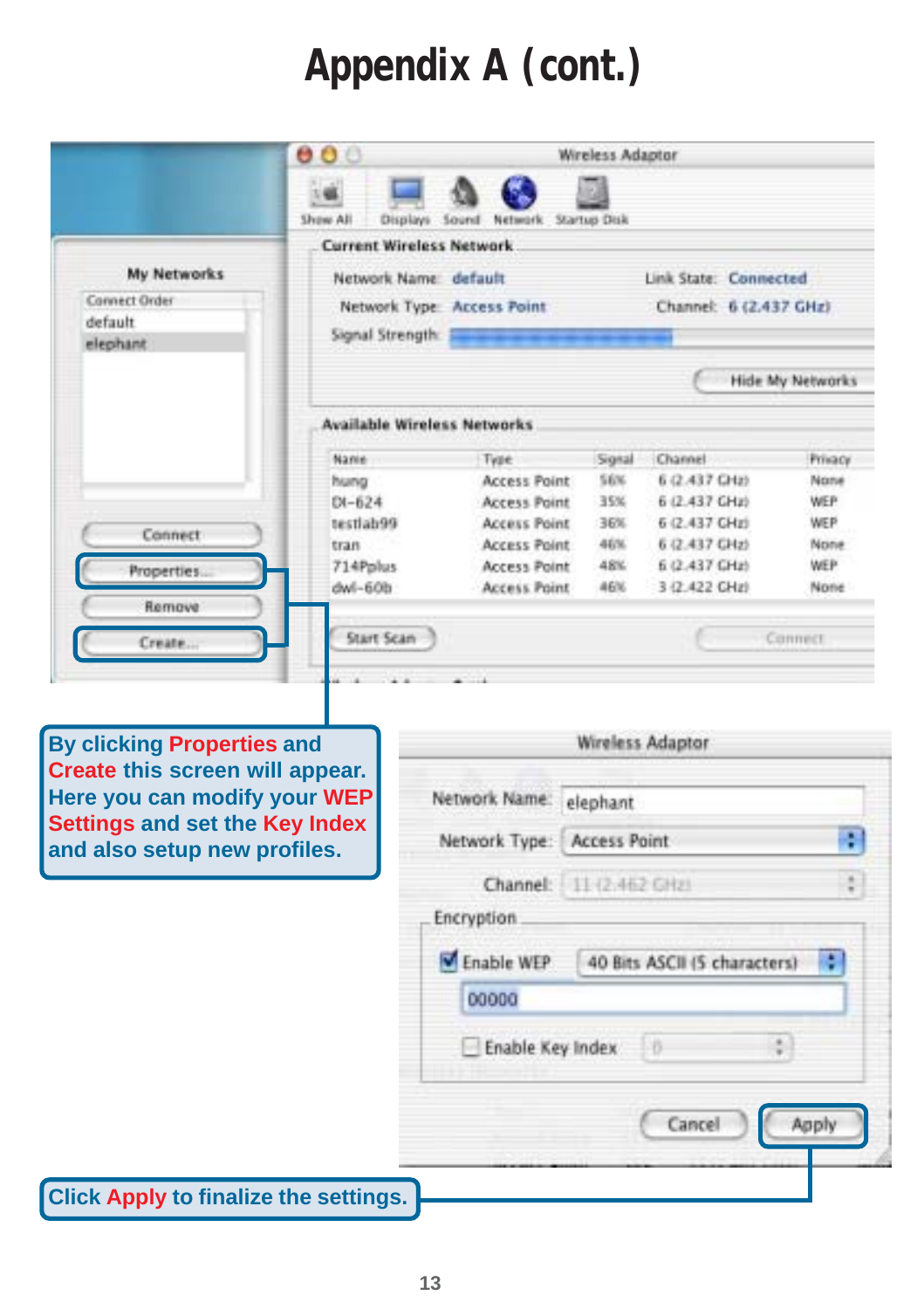#### **Appendix B Using the Configuration Utility For Windows Operating Systems**

**A. Status:** Displays the MAC Address of the Access Point that is associated with the DWL-122.

**B. SSID:** The Service Set Identifier is the name assigned to the wireless network. The factory SSID setting is set to **default**.

**C. Frequency:** Displays the current frequency used by the adapter.

**D. Wireless Mode:** The factory setting is set to Infrastructure. Ad-Hoc mode is used for peer-to-peer networking.

| <b>D</b> D-Link Air USB Utility                                                                                                                                                                                                                                                                                                                                     |                         |                                                                                            |                                                                                                                                                                    |  | $\times$ |
|---------------------------------------------------------------------------------------------------------------------------------------------------------------------------------------------------------------------------------------------------------------------------------------------------------------------------------------------------------------------|-------------------------|--------------------------------------------------------------------------------------------|--------------------------------------------------------------------------------------------------------------------------------------------------------------------|--|----------|
| Link Info                                                                                                                                                                                                                                                                                                                                                           | ABCD                    | <b>SSID</b>                                                                                | Status Associated BSSID=00:40:05:B8:4D:AF<br>default                                                                                                               |  |          |
| Configuration                                                                                                                                                                                                                                                                                                                                                       |                         | Frequency 802.11b                                                                          |                                                                                                                                                                    |  |          |
|                                                                                                                                                                                                                                                                                                                                                                     |                         | Wireless Mode Infrastructure                                                               |                                                                                                                                                                    |  |          |
| <b>Advanced</b>                                                                                                                                                                                                                                                                                                                                                     | e<br>0                  | <b>Encryption</b>                                                                          | Disabled                                                                                                                                                           |  |          |
|                                                                                                                                                                                                                                                                                                                                                                     |                         | <b>Tx Rate</b>                                                                             | $11.0$ Mbps                                                                                                                                                        |  |          |
| Site Survey                                                                                                                                                                                                                                                                                                                                                         | $\overline{\mathbf{G}}$ | <b>Channel</b>                                                                             | <b>Rescan</b><br>- 6                                                                                                                                               |  |          |
| About                                                                                                                                                                                                                                                                                                                                                               | $\mathbf G$             | <b>Signal Strength</b><br><b>Signal Strength</b><br><b>Packet Count</b><br><b>Transmit</b> | 54%<br><b>Receive</b><br>>100<br>50<br>n                                                                                                                           |  |          |
|                                                                                                                                                                                                                                                                                                                                                                     |                         |                                                                                            | <b>E. Encryption: Displays the current encryption status of the wireless connection.</b>                                                                           |  |          |
| G. Channel: Displays the channel<br>F. TxRate: The default<br>information. By default, the channel is<br>setting is Auto; meaning,<br>set to 6. Please note that the DWL-122<br><b>TxRate settings are</b><br>will automatically adjust channel<br>automatically determined<br>depending on the Access Point.<br>by the DWL-122 depend-<br>ing on the distance from |                         |                                                                                            | <b>I. Packet</b><br><b>Count: Graphi-</b><br>cally displays<br>the statistics of<br>data transmitted<br>and received.                                              |  |          |
| the access point.                                                                                                                                                                                                                                                                                                                                                   |                         |                                                                                            | H. Signal Strength: The Signal Strength represents<br>the wireless signal between the access point and the<br>DWL-122. The percentage coincides with the graphical |  |          |

bar.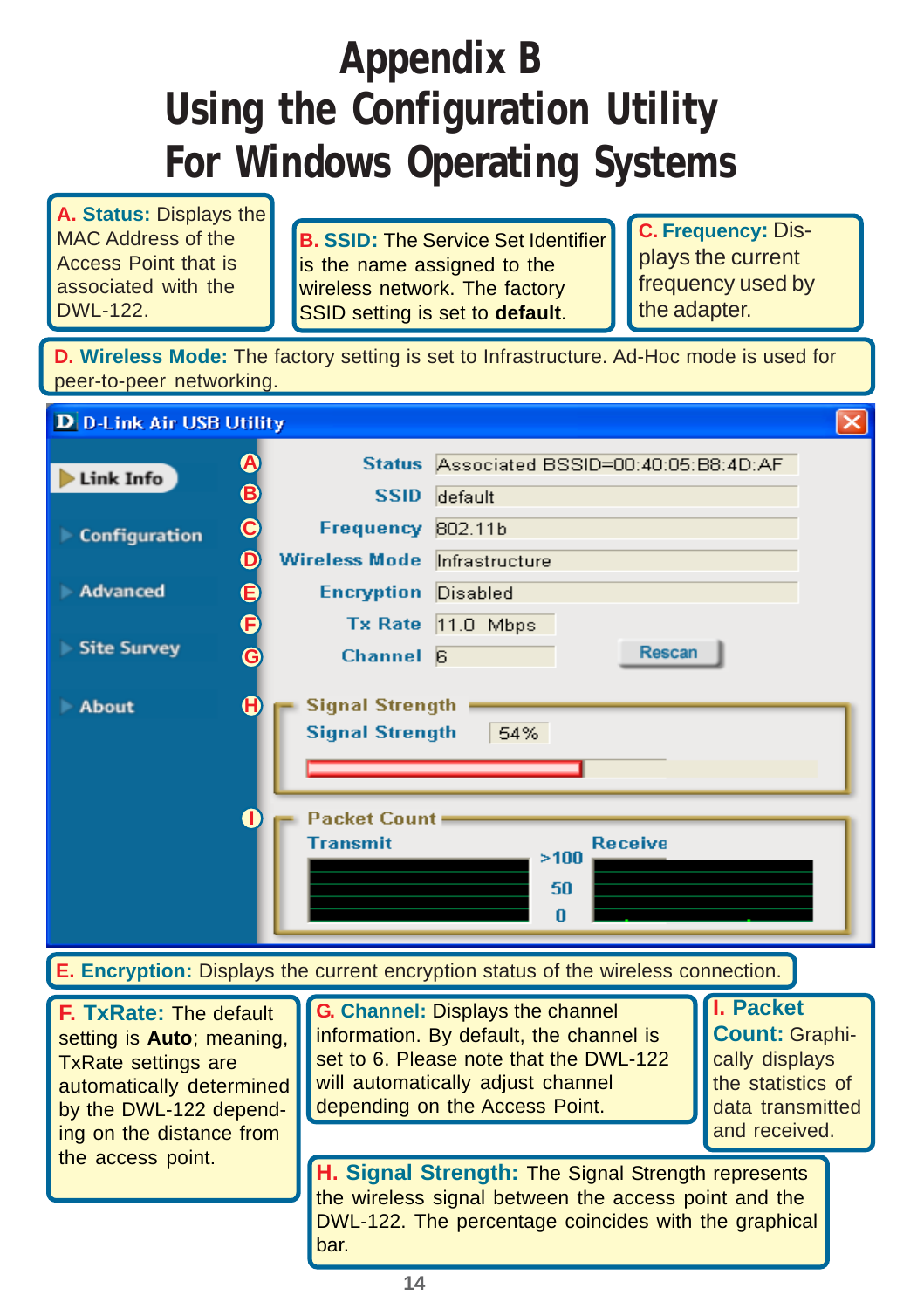### **Appendix B (cont.)**

**J. SSID:** The Service Set Identifier is the name assigned to the wireless network. The factory SSID setting is set to **default**. Make changes here to match the SSID on existing Wireless Router or Access Point.

**K. Wireless Mode:** The factory setting is set to **Infrastructure**. Ad-Hoc mode is used for peer-to-peer networking.

**L. Data Encryption:** The default setting is set to **Disabled**. The adapter supports WEP when encryption is enabled.

| <b>D</b> D-Link Air Utility                 |                       |                               | $\vert x \vert$                                                                   |
|---------------------------------------------|-----------------------|-------------------------------|-----------------------------------------------------------------------------------|
| <b>Link Info</b>                            | $\mathbf 0$           | <b>SSID</b>                   | default                                                                           |
| <b>Configuration</b>                        | $\bf \Phi$            | <b>Wireless Mode</b>          | Infrastructure                                                                    |
|                                             | Œ                     | <b>Data Encryption</b>        | Disabled                                                                          |
| Advanced                                    | $\boldsymbol{\Phi}$   | <b>Authentication</b>         | Open                                                                              |
| <b>Site Survey</b><br>$\blacktriangleright$ | $\boldsymbol{\omega}$ |                               | <b>Key Length</b> $ 64 \text{ bits } (40+24) - 10 \text{ Hexadecimal di } \nabla$ |
| <b>About</b>                                |                       | 1<br>$\overline{2}$<br>3<br>4 | ***********<br>**********<br>**********<br>**********<br><b>IP Settings</b>       |
|                                             |                       |                               | Apply                                                                             |

**M. Authentication:** You can specify the authentication mode for the wireless network. The default setting is set to **Open Authentication**.

**N. Key Length:** When encryption is enabled, you will have the option to specify the level and key format of the encryption used. Select the appropriate Key Index : 1-4 and enter ACSII or hexadecimal digits in the appropriate field.